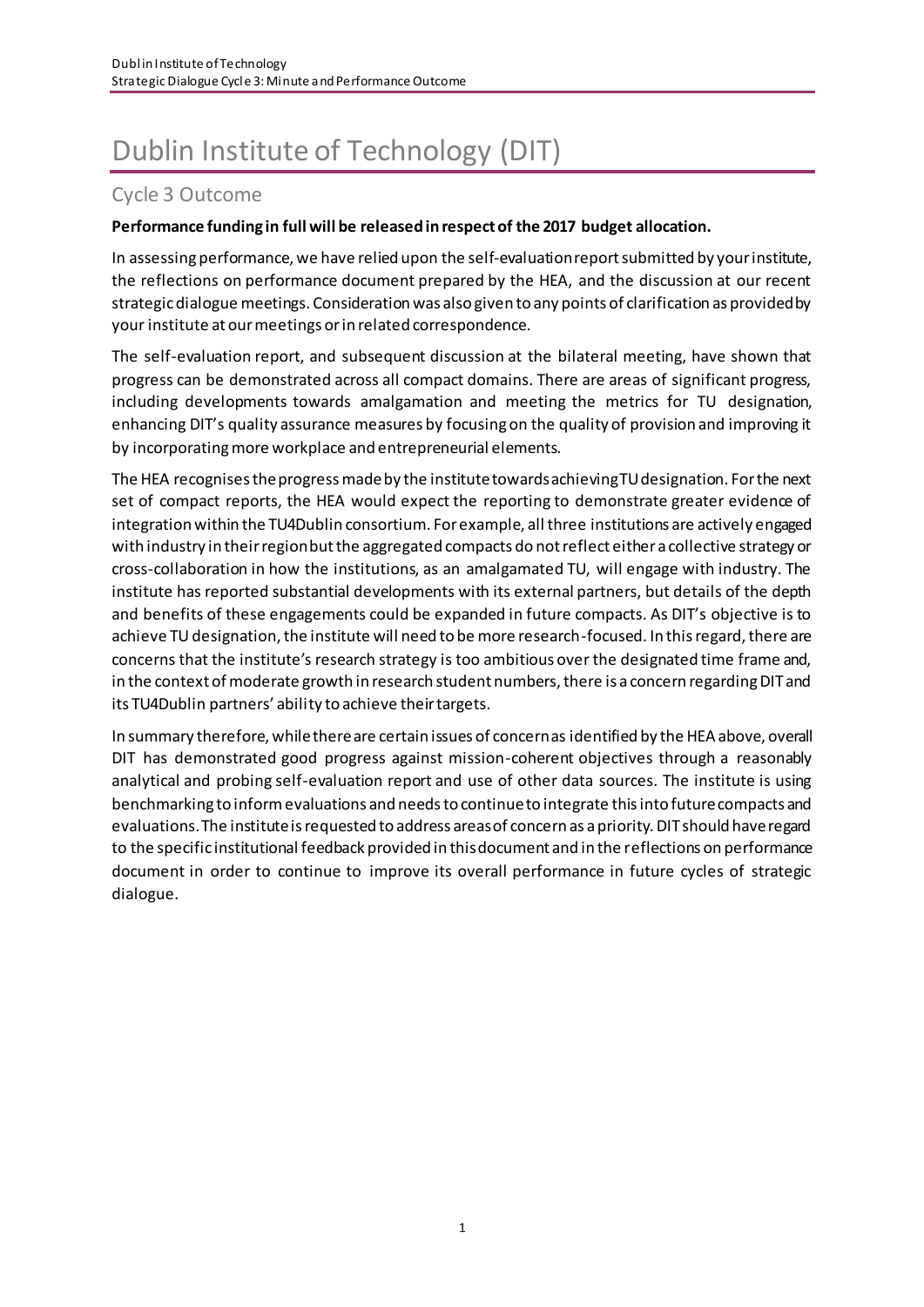# Dublin Institute of Technology (DIT)

Minutes of Strategic Dialogue Cycle 3 bilateral meeting, 5 September 2016

#### **In attendance**

Members of the Senior Management Team and HEA Executive, along with two external advisers (Mr George P. Pernsteiner and Mr John Randall), met with the institutional representatives as set out below. The meeting was chaired by HEA Interim Chief Executive, Dr Anne Looney. A process auditor was also present at the meeting.

#### **DIT representatives**

- Professor Brian Norton, President
- Dr Noel O'Connor, Director of Student Services
- Professor Brian O'Neill, Director of Research, Enterprise and Innovation Services

The HEA welcomed Dublin Institute of Technology (DIT) to the meeting and gave an overview of the strategic dialogue process and the context in which it operates.DIT was commended on its progress and for its self-evaluation report that provides evidence of reflection on performance and identification of issues arising. The HEA is aware that all higher education institutions are operating in a challenging financial environment, while continuing to respond to increasing student demand. The system has demonstrated that it continues to provide high-quality higher education and to respond to national priorities. While the institute's performance continues to progress and the HEA expects that trajectory to continue, some concerns remain. These concerns should be addressed by the institute's leadership to ensure that the institute realisesits full potential. The HEA's observations are set out as follows:

- The HEA notes that DIT, in its compact submission, has incorporated feedback arising from Cyde 2 of the strategic dialogue process. The HEA also notes the commitment by DIT to further develop the compact to address other issues. For example, DIT has committed to reviewing the Quality Enhancement Plan arising from its quality assurance review to help inform and develop objectives under the compact in areas such as teaching and learning.
- The HEA also acknowledges the progress made by DIT and its partner institutions, ITB and ITTD, in advancing the TU4D project, and notes the challenges arising from the delay in the introduction of TU legislation. The HEA would welcome more evidence of further integration of planning and action by the institutions.
- **E** It is noted that DIT has introduced an ambitious plan to continue expanding its research activity, with significant increases in the number of research students. The HEA considers it important that this plan be carefully monitored, particularly to manage any risks arising from such a sharp increase in enrolments.

#### **DIT opening remarks**

DIT indicated that it is exploring the possibility of aligning its strategic planning process with the next iteration of its compact. It noted that considerable progress is being made on the major challenges facing the institute, namely the Grangegorman project and the TU4D project.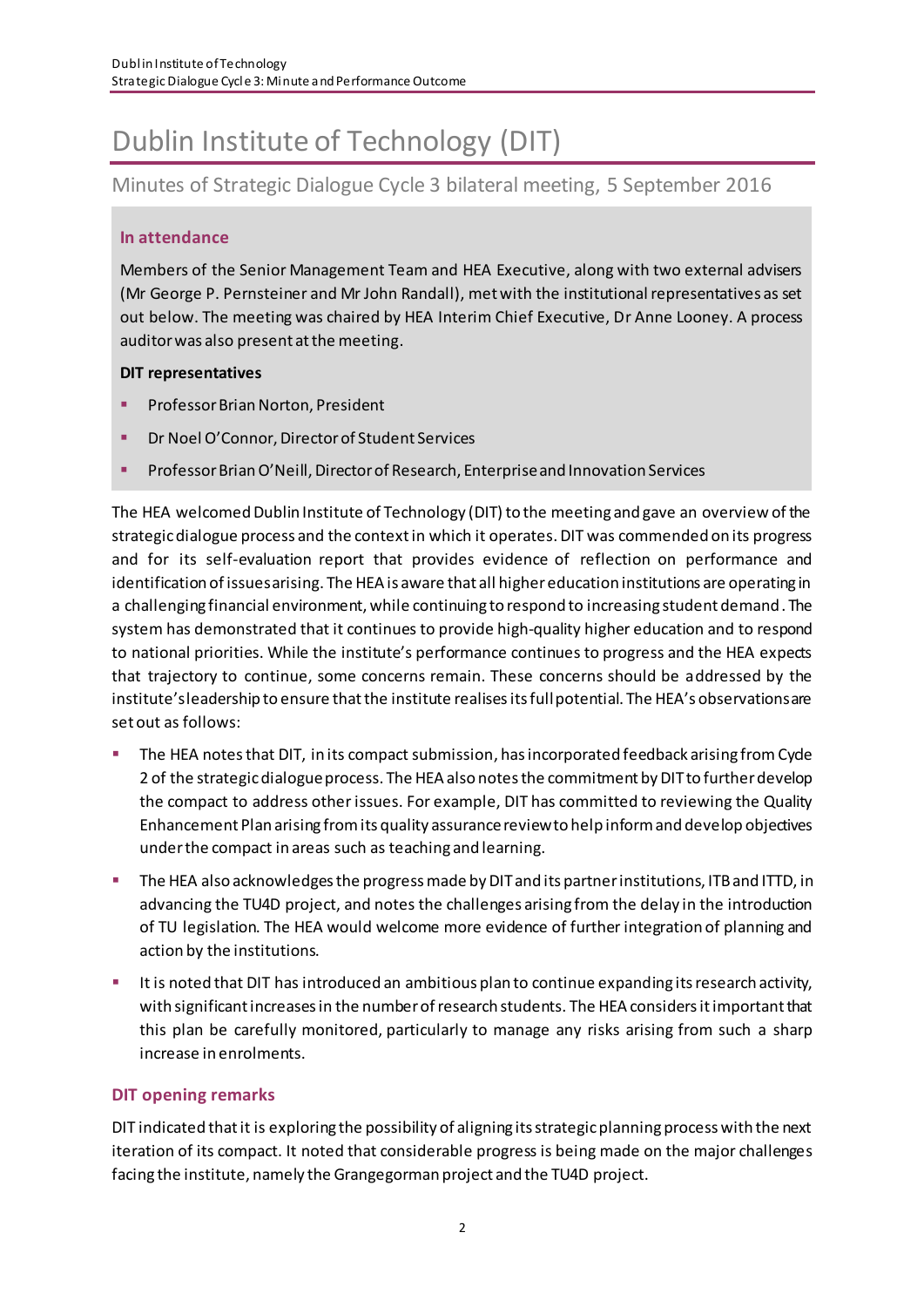#### **TU4D**

DIT explained that the institute has implemented significant managerial devolution across the institute to assist with meeting the managerial demands of its three main operations ( core business, Grangegorman, and TU4D). ITB's president, Dr Mary Meaney, is taking on leadership of the TU4D project, and a number of steering groups have been established to assist with introducing formal processes and governance between the three partnerinstitutions. The Grangegorman project is being managed in a separate project management agency which incorporates a campus planning office. The planning office has a relocation team with directors who are responsible for different aspects of the relocation project, such as estates, student management, and technology. DIT itself has managers who are responsible for e-learning and technology, and these roles adapt when needed. The projects are thus very much interlinked –for example, the curriculum reform which is been undertaken as part of the TU4D project is linked directly to DIT developments. The biggest challenge for the Grangegorman project has been the public procurement process, which has delayed the project by over a year, but in the meantime the project has made progress in other areas, as the partners have made a concerted effort to maintain momentum on the project.

The delay in the TU legislation has added additional challenges for the institutions concerned, but they seek to act collectively. For example, academics in each institution are empowered to engage with their colleagues from their partner institutions, and are actively doing so.

The relocation of DIT's campus to Grangegorman provides the institute and its TU4D partners with opportunities for curriculum reform. The move will present opportunities for courses to be provided at the most suitable location.

DIT introduced the 'safe space' forum for staff, unions and management to discuss and address industrial relation issues. DIT clarified that the TUI has withdrawn from engaging in the 'safe space' forum and the union's absence is impeding the institute's progression on specific industrial relations issues surrounding the TU4D project. The 'safe space' forum is still in operation and the institute is working hard to keep staff members engaged in the process. The institute hopesto progress this but concerns relating to security of employment and greater certainty around the possibilities for career progression still remain. The introduction of legislation can help to address or progress these issues further.

#### **Regional clusters**

For the moment, the three institutions forming the TU4D project are acting as a sub-cluster of the Dublin II cluster. However, DIT has established links with TCD and DCU, to maintain linkages across the Dublin region. The size of the cluster region is challenging for all partners involved, but the engagement is beneficial to the institute. DIT has recently begun to engage with the Regional Skills Forum, and viewsthis as useful, with the potential to provide additional opportunities for the cluster.

#### **Excellent teaching, learning, and quality of student experience**

On teaching and learning, DIT has improved its analysis of progression and retention rates, as the institute is now generating information on a per module basis. As part of its learning strategy, the institute is planning to capture real-time information on a number of indicators in order to introduce appropriate responses and interventions for students.

The institute is trying to move away from reviewing quality assurance to reviewing the quality of what the institute provides and how it is enhancing the student experience. In this context, the issue of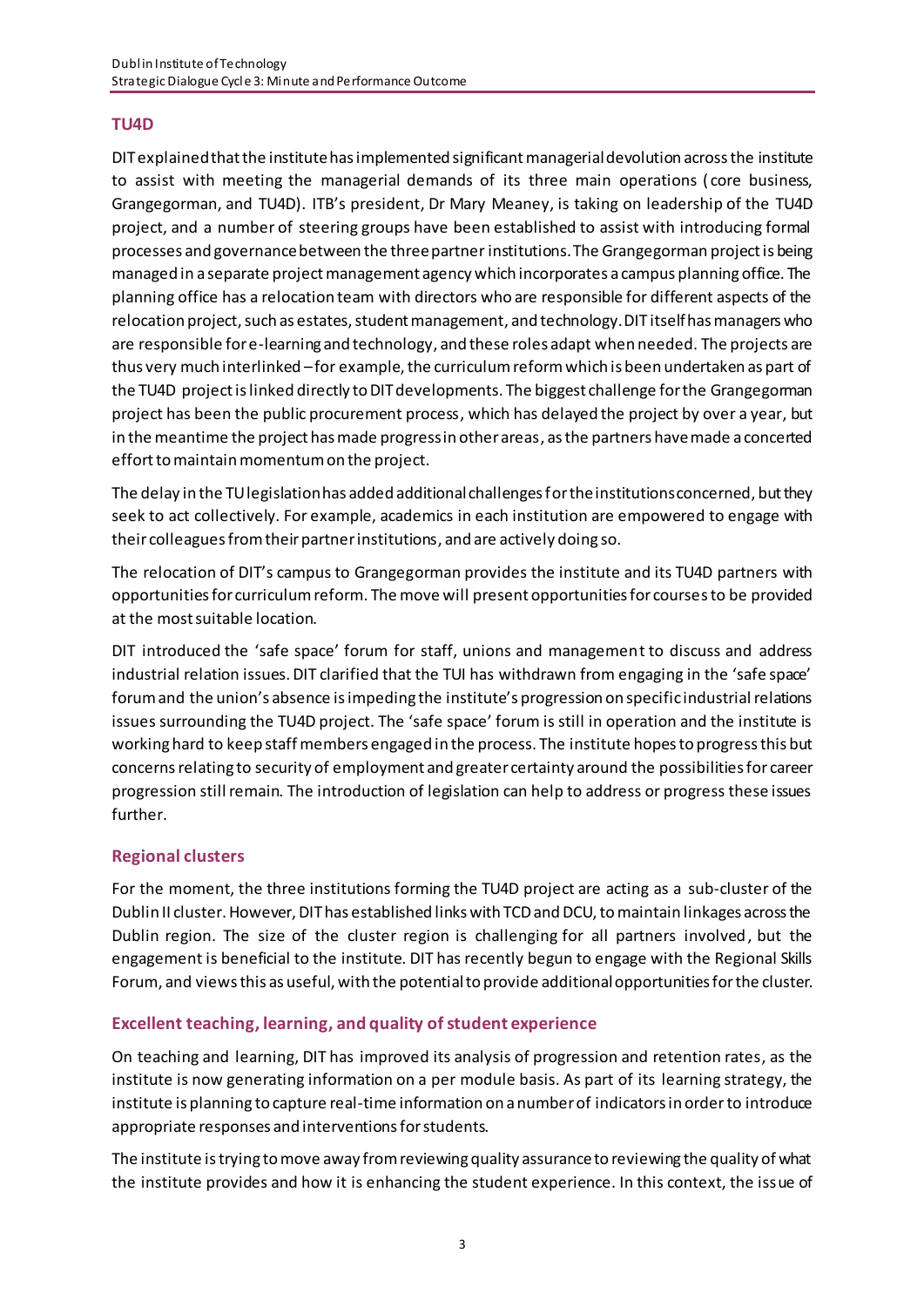retention is being addressed, and, to enhance the student experience, links with industry are being increased to provide students with opportunities formore work placements. DIT is also engaging with ITTD and ITB to establish how they are enhancing the quality of their programme provision for students, and this is resulting in a greater level of coherence in academic planning between the institutions.

DIT acknowledged that it had put more resources into the tasks than the reporting shows, but the institute reported only on tasks that had been completed rather than on tasks that were in progress. The institute has put resources in place to address this.

The institute has allocated considerable resources to developing its structures for research, which should contribute to improving success rates in the future. As the institute will have more staff and students dedicated directly to research, this will increase its research capacity which will enable it to attract more research funding, and in turn this will enable it to attract more PhD students. This development has not been without its challenges, as the economic environment has changed since DIT's original research strategy was introduced. The institute is committing €1M a year to improving fourth-level activity and regaining some of the research activity which has been lostsince 2008. The projected level of growth for DIT's research activities gives the HEA some concern that this strategy may be too ambitious and may pose potential risksforthe instituteif it cannot maintain the additional supports and quality for the student experience.

DIT states in its report that a final target of 650 postgraduate students (across the three institutions) is required for TU designation. DIT has not fully met its previous target numbers (achieving an outcome of 389 for the 2015/16 academic year against a target of 450), but continues to plan on the basis of further increasing these numbers. HEA queried whether the targets remain feasible, or whether more time might be useful to allow the institute to grow these numbers. DIT outlined a range of actions being put in place to achieve the numbers targeted.

#### **High quality, internationally competitive research and innovation**

DIT is pursuing a strategy of increasing the internationalisation of their curriculum while concurrently aiming to enrol 1,000 international students or 10 per cent of their student population. To pursue this strategy, the institute is building on strategic partnerships with foreign institutions and using hired agents to assist with student recruitment abroad. The institute clarified that it has issues with its Erasmus provision, as the institute has more success in enrolling Erasmus students than it has with encouraging its students to take up Erasmus placings abroad. DIT acknowledges thatthis is a resource challenge and is taking steps to address it.

## **Transition agenda**

DIT is making progress on providing common entry routes for a number of its programme s; however, the institute highlights that, as a number of its programmes are specialist or career focused, it can be difficult to provide common entry pathways to them. DIT has increased its programme provision by three, but its student numbers have grown at a fasterpace. The institute has put additional supports in place to assist students, but the parity of esteem for students attending Level 6 and 7 programmes remains an issue.